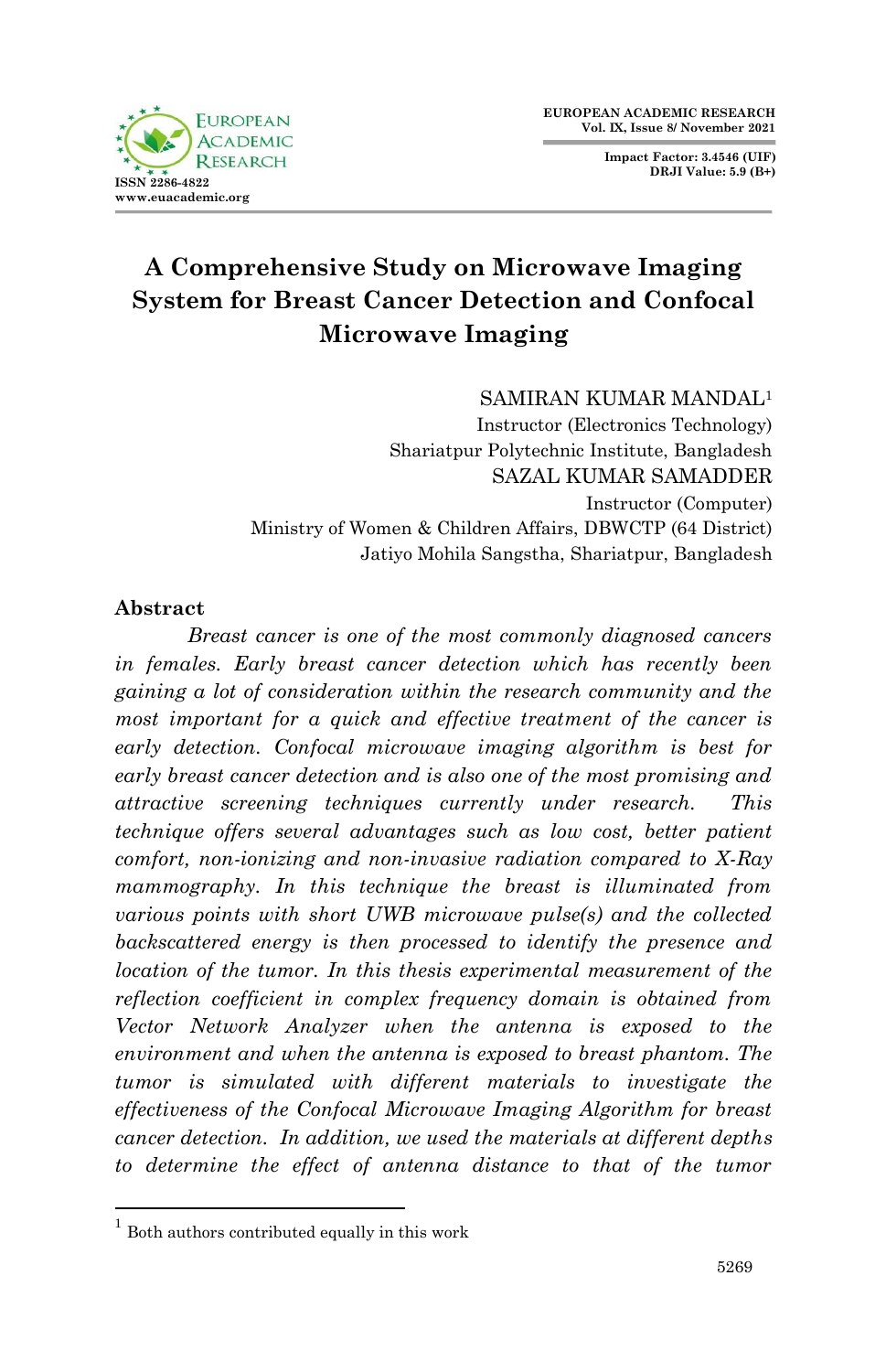*response. The Confocal Microwave Imaging (CMI) Algorithm for breast cancer detection is an easy and robust technique for tumor detection, which is used to approximate the precise location of the tumor. CMI is based on illuminating the breast with the UWB pulse from different antenna locations. The relative arrival times & amplitudes of the backscatter signals is used to estimate the location of the tumor. We applied the Confocal Algorithm in this study to the numerical data generated with the VNA and analyzed the results with different material(s) as tumor at different depth to verify its ability to estimate a tumor response.*

**Keywords:** Microwave Imaging System, Breast Cancer Detection, Confocal Microwave Imaging

### **INTRODUCTION:**

Confocal Microwave Imaging (CMI) is slowly progressing from the theoretical stage involving extensive simulations to experimental feasibility studies. Two aspects need to be addressed: (i) the practical capability of CMI to detect tissue abnormalities, and (ii) verification of the hypothesis that large contrast exists between electrical parameters of breast cancer and normal breast tissue. In this paper we present initial results on both aspects of the technology. Creating images based on the dielectric properties of biological tissues at microwave frequencies is of increasing interest due to the potential for new and valuable medical diagnostic information. The nonionizing and potentially low cost aspects of microwave imaging are also appealing. Microwave imaging systems developed for clinical application incorporate radar-based techniques [1], [2], tomographic imaging [3], [4], or analysis of data collected at a number of sensors [5]. Tomographic images provide estimates of the dielectric properties of the imaging region, while radar-based techniques provide a scattering map related to changes in dielectric properties.

Microwave imaging has been of interest for many years for tumor detection. The advantage of microwave imaging includes wide range of frequencies, capability to focus the energy, ranges of simulation tools, less health risk and less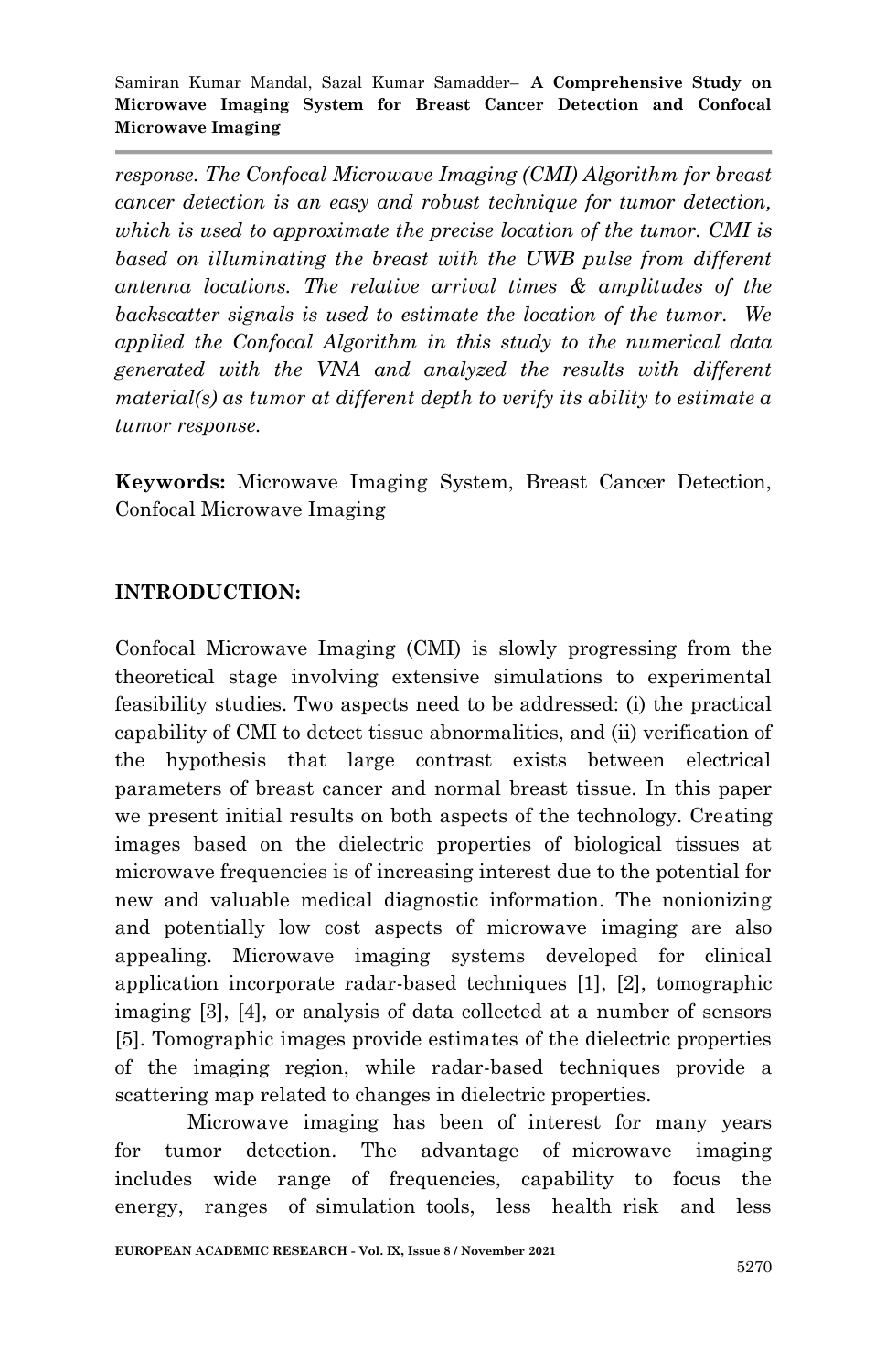expensive. Presently, microwave imaging for early tumor detection has successfully gained attention due to the current advancements in imaging algorithms. Microwave imaging is a non-ionizing technique which is without doubt inexpensive compared to MRI and X-ray, and therefore is considered as an alternative imaging technique for breast cancer detection in the future [5].

Breast cancer has become one of the most widespread diseases worldwide making it a threat to the women of our society [2-5]. The technological boom in every aspect has made researchers to ponder over a screening tool that can be used to detect tumor in its developing stage, which can be used by the surgeons for further diagnosis [10]. Researchers have been trying to develop a way to utilize non-ionizing electromagnetic waves to image the human body in order to detect cancer. Recently, significant progress has been made towards breast cancer detection [3]. In the advent of ten years it is likely that microwave systems will become a possible solution. Breast tumors have electrical properties at microwave frequencies, which are different in contrast to healthy or normal breast tissue [11]. X-Ray being a known technology to detect breast cancer has reportedly caused side-affects to the breast tissues of the patient under examination. Researchers have implemented ultra-wide band radar based microwave imaging techniques, and have found it to be a potential modality for early detection of breast tumor in the recent years to come and the advantages can be noted as follows [3]: Low cost implementation; Exposure to non-harmful radiation; High accuracy; Better patient comfort compared to the currently used X-Ray mammography.

For detection of small tumor(s), a consistent contrast between tumor and normal breast tissues is required. Medical imaging methods have been applied to breast cancer detection with various degrees of success [12]. Ultrasound is used to determine whether the detected lesion is a liquid cyst or a solid tumor. Magnetic resonance imaging, is useful to examine embedded tumors, but expensive as a screening tool [12]. Methods to detect cancerous tissues are based on different physical properties being, tissue elasticity, temperature, and optical or electrical characteristics. We are particularly interested in techniques that employ electrical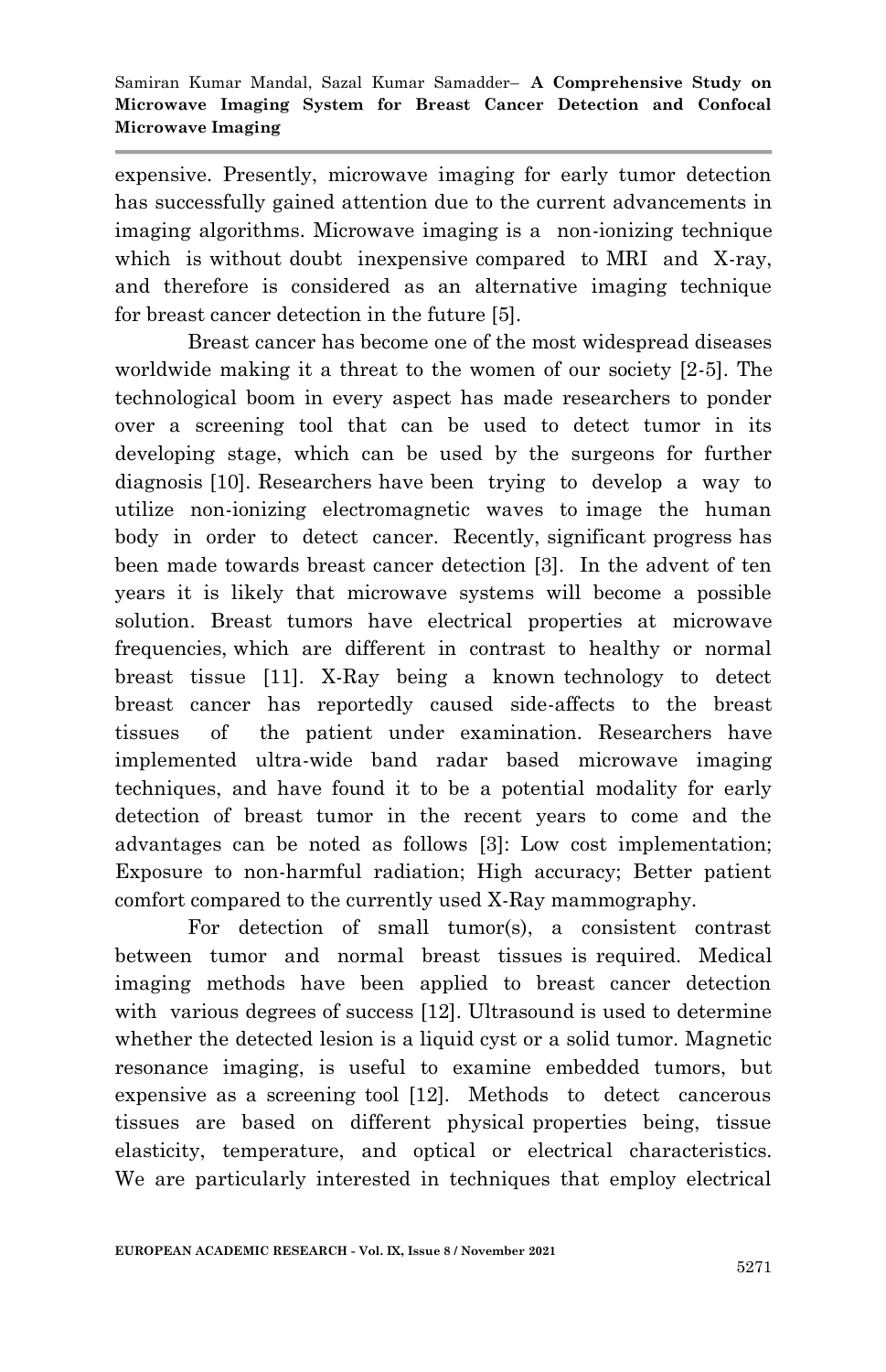property contrasts. Active approaches for breast tumor detection are currently being researched in the microwave frequency range.

Ultra-wideband (UWB) Radar imaging of the breast uses the difference in dielectric strengths of normal and cancerous tissue, in microwave frequency ranges [7]. Imaging techniques are then applied on the backscattered signal to construct an estimated image of the examined breast tissue [13]. Figure 1.1 shows the basic principle of tumor detection in a breast where a signal is transmitted through an antenna and the received signal is then processed to determine the location and size of tumor.

A number of imaging algorithms have been presented by many researchers. In this report experimental results obtained to evaluate the effectiveness of Confocal Microwave Imaging Algorithm with different materials as tumor. A number of imaging algorithms have been presented by many researchers. In this report experimental results of UWB microwave imaging system for radar-based breast cancer detection were obtained to evaluate the effectiveness of Confocal Microwave Imaging Algorithm with different materials as tumor.

The dissemination of breast cancer disease is reported to increase rapidly due to the shortcomings in the currently used screening methods, where X-ray mammography is the widely used screening technique amongst MRI and Ultrasound to detect breast tumors; however it has been reported to have estimated false results for around 30% of women who have had a screening [7-8]. The considerable amount of false results obtained is noticeably the limitation of the present screening methods in analyzing dense breast tissue and the area where the tumor might be located close to the chest or under the arm and mainly the estimation of early stage tumors [14]. Nowadays, researchers are employing microwave imaging techniques for non-invasive testing of breast cancer. The presence of tumor is being detected by comparing the dielectric properties of cancerous and normal breast tissues for detecting breast cancer.

The motivation of using the microwave techniques to diagnose a patient with breast cancer at the early stage is beneficial. In this thesis we demonstrate the experimental setup to review the confocal imaging algorithm which is used in radar based breast cancer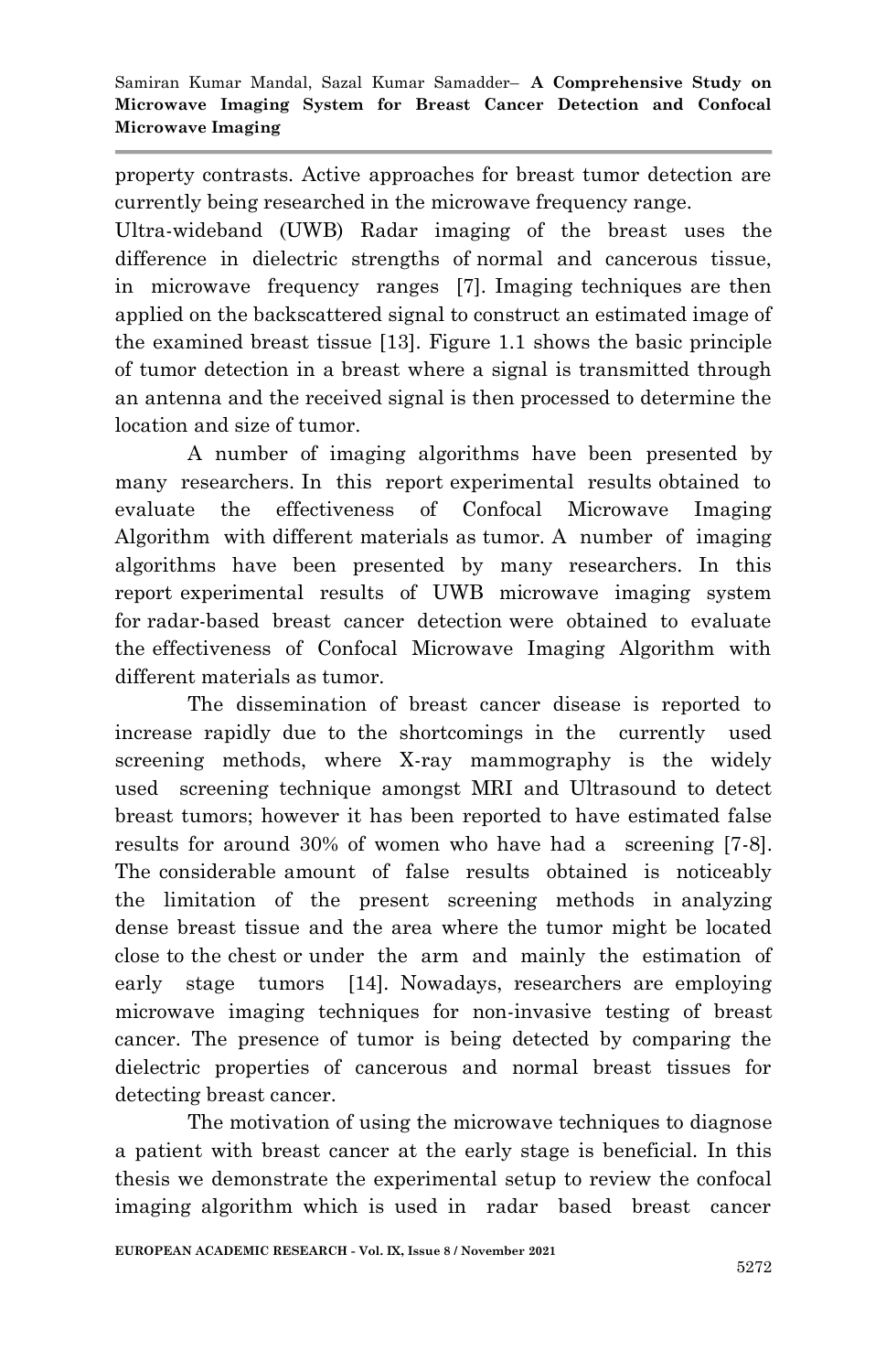detection with high concern in reducing the amount of clutter in the backscatter signal(s) to investigate its effectiveness for different materials as tumor. In addition, we use the materials at different depths to identify the effect of antenna distance to that of the tumor response.

### **METHODS:**

*Instrumentation.* This section discusses the experimental setup in detail which was used to analyze the effectiveness of confocal microwave imaging algorithm for different materials as tumor. The current technique for radar based microwave imaging consist of transmitting short pulse into the breast phantom and processing the collected reflections. Due to the difficulty on hardware for producing ultra-wideband pulses and fulfill the requirements for high dynamic range and measurement accuracy, all the experimental set up for pulse based method rely on frequency domain measurements of the scattering network parameters performed with a vector network analyzer (VNA). The pulse time domain characteristic is synthesized, using MATLAB software, through the inverse Fast Fourier Transform of the scattering parameters from the VNA. The breast phantoms in our experiment are built of liquid and solid materials as in Table 1. The vector network analyzer as we said serves as transmitter and receiver. The personal computer (PC) is used for signal processing and also controls the VNA and antenna positions.

*Experiment setup.* To investigate tumor detection and localization, as well as the influence of the antenna, the experimental arrangements are shown in Figure 4-1. The first experiment is designed for initial verification of tumor detection and localization in a 2-D plane and incorporates a monopole antenna. To study the feasibility of using a more efficient antenna, the test setup in Fig. 2 is developed. In all experiments, an 8720C vector network analyzer (Agilent Technol., Palo Alto, CA) is connected to the antenna with a 50Ω- coaxial cable. The setup is surrounded with electromagnetic absorbing material to reduce ambient reflections. The antennas illuminate the phantom, and S11 is recorded as the frequency is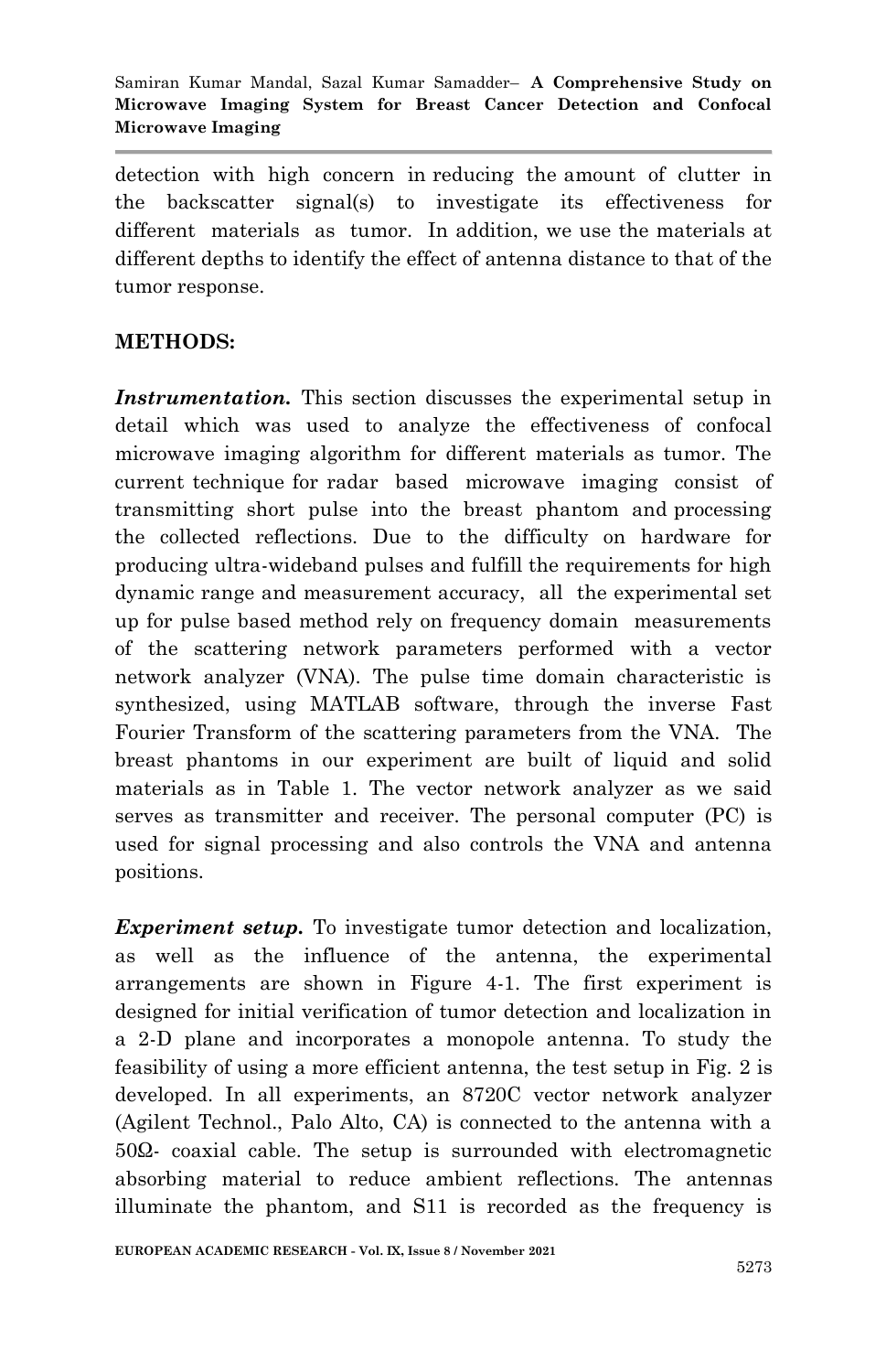varied from 50 MHz to 20 GHz (monopole) or from 1 to 18 GHz (horn). Data are recorded at 401 frequency points, and 128 measurements are averaged at each frequency. The phantom is rotated in 16 increments of 22.5o to simulate scanning the antenna around the pipe, and reflections are observed after each rotation. Measuring their performance [9], The antenna is placed 10 cm from the phantom, as finite-difference time-domain (FDTD) simulations [10] indicate that time signatures of the radiated fields do not change with increased distance from the antenna (i.e., the phantom is illuminated with fields having the same time signatures). A horn antenna is used in the second experimental arrangement, specifically an EMCO model 3115 double-ridged waveguide antenna (EMC Test Syst., Austin, TX), which is a linearly polarized broad-band antenna designed to operate from 1 to 18 GHz. The gain at a distance of 1 m from the horn varies from 5.6 dBi at 1 GHz to 16.5 dBi at 16 GHz [11]. The E and H plane beam widths are approximately 60o at 1 GHz, decreasing to 40o at 5 GHz [11]. An appropriate separation between the antenna and phantom is determined by examining reflections from a metal plate placed between 120 and 150 cm from the end of the horn. At distances of 140 cm and greater, the time signatures of the reflections from the plate do not change significantly. The antenna-object separation is larger than expected for the imaging application; a more practical distance will result from both use of an immersion liquid and design of an application-specific antenna.

# **RESULTS AND DISCUSSION:**

*Process Flow Diagram of con-focal Algorithm.*



**Figure 1. Process Flow Diagram of Algorithm**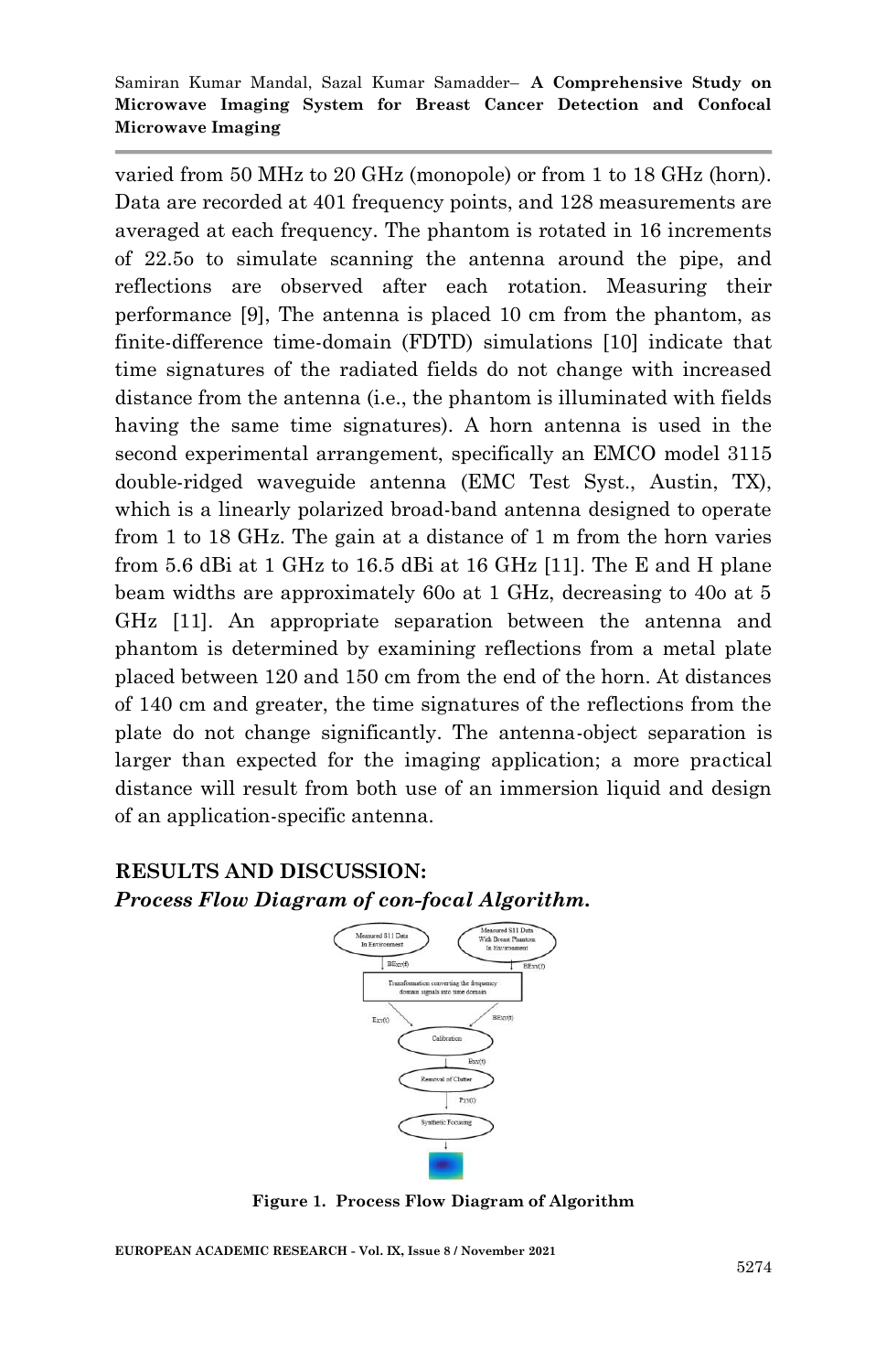As discuss in below, to create the image of tumor confocal algorithm is used. Two sets of frequency domain data are obtained from the VNA at antenna position(s);

i. In the **Environment** *EXY(f)* (involves reflections from different sources which are used for experimental work, i.e. VNA, PC, X-Y Positioner, surroundings etc.)

ii. In the presence of **Breast phantom** *BEXY(f)* (different materials simulated as tumor in environment)

The frequency domain measurements (i) and (ii) at antenna positions are transformed into time domain by Inverse Fast Fourier Transform (IFFT). The obtained time domain signals *EXY(f) & BEXY(f)* are then calibrated in the calibration process which involves subtracting the response of the Environment *EXY(f)* with that of the Breast phantom in environment *BEXY(f)* to remove the Environment signal(s) *EXY(f)* so that we can get approximate Breast Phantom signal(s) *BEXY(f).*

The Breast Phantom signal(s) *BXY(f)* still contains reflection due to the antenna. To delete, or reduce the reflections due to antenna, the Breast Phantom signal(s) *BXY(f)* are averaged and the averaged signal is then subtracted to each of the Breast Phantom signal(s) *BXY(f)*. The signal(s) obtained after subtraction are called the Processed signal(s) *PXY(f)*. The Processed signal(s) *PXY(f)* are synthetically focused to generate the approximate image of Breast Phantom containing tumor.

To evaluate the effectiveness of Confocal Microwave Imaging, the algorithm is written in MATLAB to generate the results of different materials used in our experiment as tumor. After the backscatter signals were transformed into time domain, confocal algorithm is applied, where first calibration of the signals has been carried and the environment response is removed to get the approximate Breast Phantom Response.

After getting the approximate Breast Phantom response, synthetic focusing is performed to generate the image of Breast phantom containing tumor. The results obtained by the experiment performed which are evaluated using MATLAB. The analysis of the result is discussed to assess the effectiveness of the confocal microwave imaging algorithm. The Image of the intensity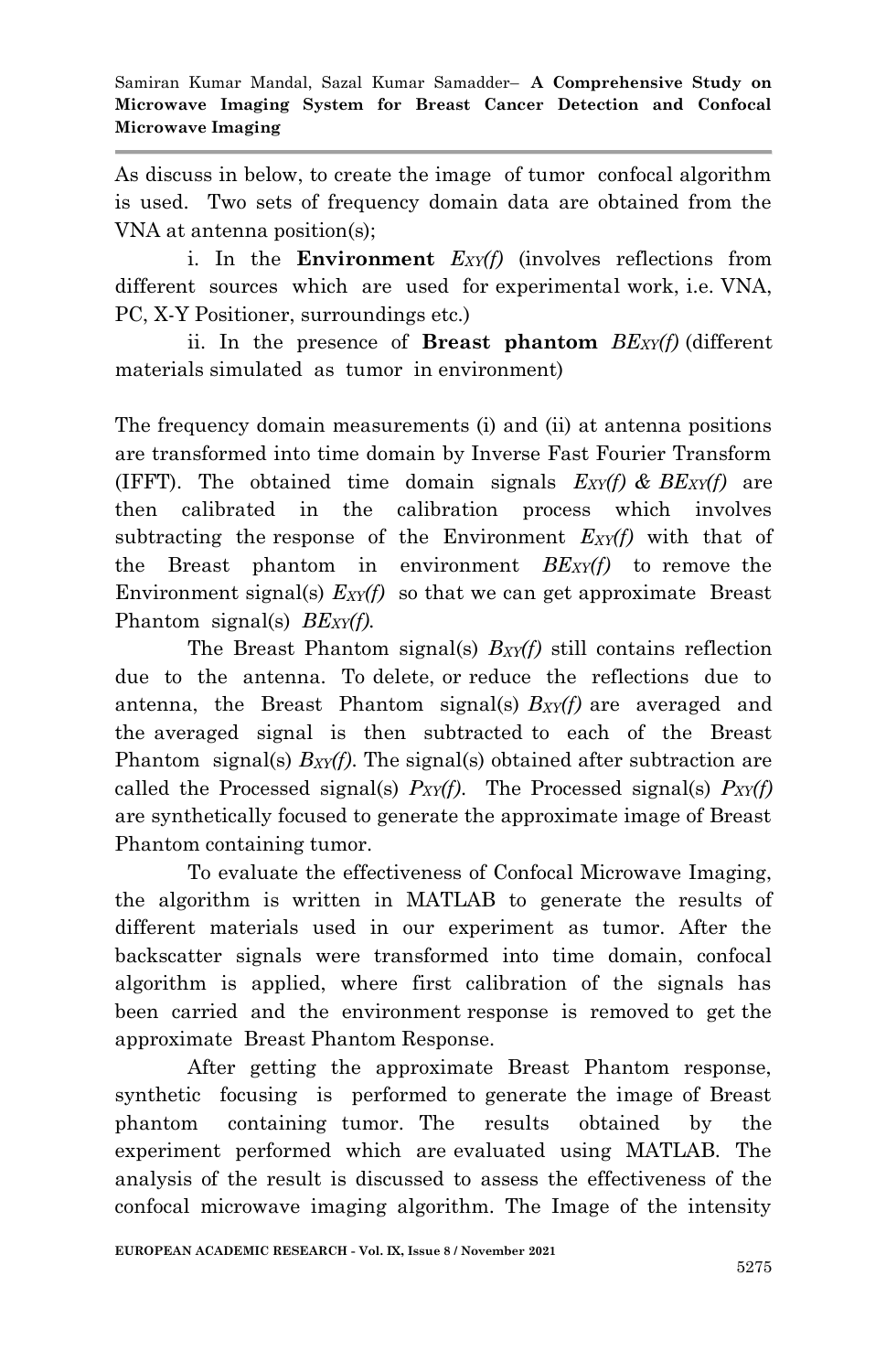values when the antenna is subjected to the Breast Phantom (environment containing wood as tumor), where Wood is taken as tumor at a depth of 1cm and 3 cm respectively.

### **Explanation of the Process Flow**

Frequency domain data (scattering parameters) is obtained from VNA when antenna is exposed to the environment and when antenna is exposed to the breast phantom in environment. The frequency domain data *EXY(f)* & *BEXY(f)* are then transformed to time domain for further processing. The details of each process are discussed below;

### **i. Transformation:**

The antenna is excited with a sweep signal generated by the Vector Network Analyzer (VNA), at 6 different positions in a grid (2 x 3) of covered area 100 mm by 100 mm as shown in Figure 4-3, at different height (1cm and 3cm) from tumor.



The frequency domain data (Environment *EXY(f)* and Breast Phantom in Environment *BEXY(f)*) obtained from the VNA is first windowed using the Hamming window. A Hamming window is applied to the signal(s) to reduce the level of side lobes. The obtained signal is then transformed into time domain by taking the Inverse Fast Fourier Transform (IFFT) of the signal(s).

```
E_{XY}(f)_{windowed} = E_{XY}(f) * WBE_{XY}(f)_{windowed} = E_{XY}(f) * WE_{XY}(t) = \text{ifft}(E_{XY}(f)_{windowed})BE_{XY}(t) = \text{ifft } (BE_{XY}(f)_{windowed})
```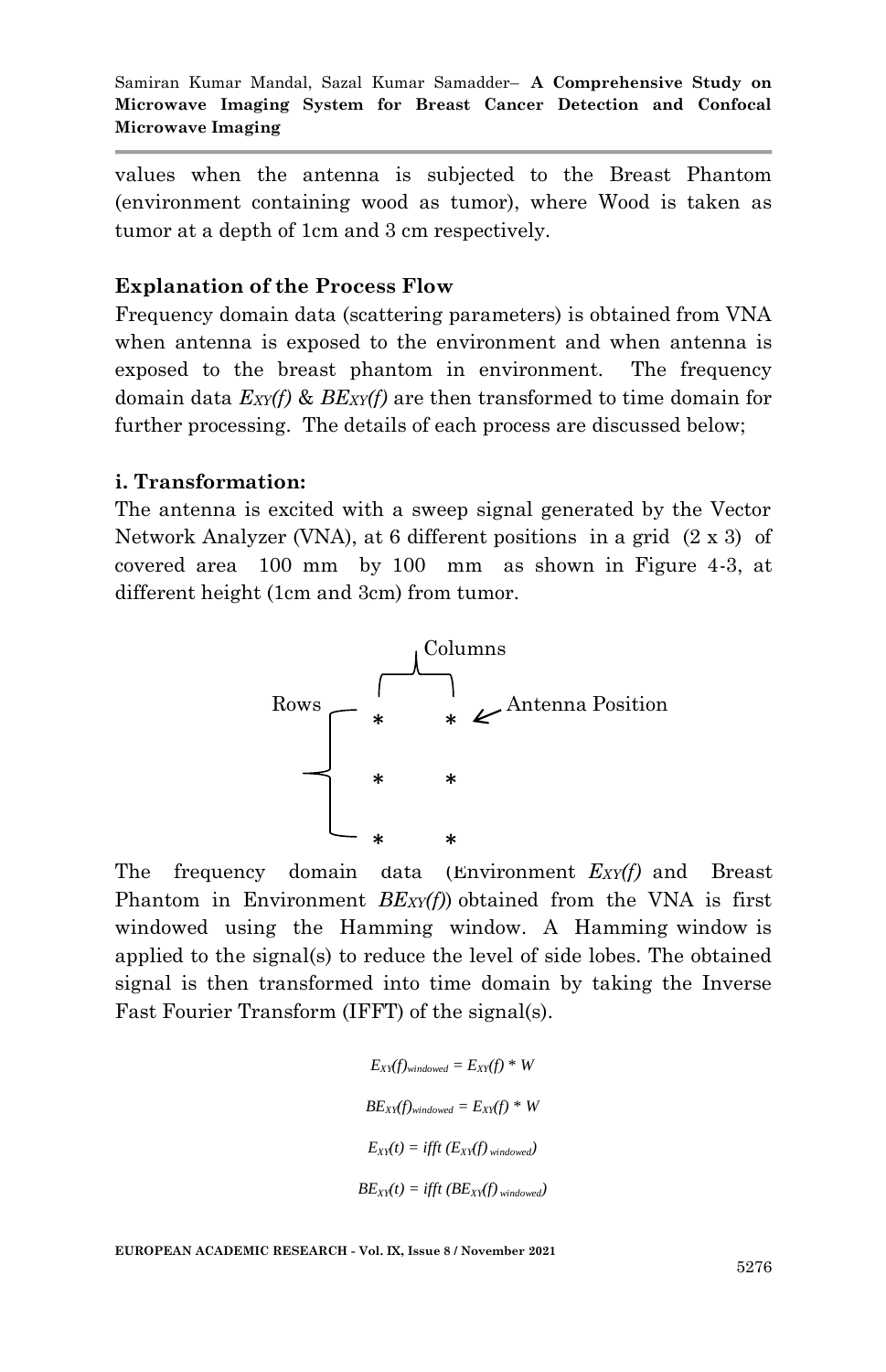### Where;

W is the Hamming window signal; XY are the antenna positions defined by row X and column Y in a grid. The grid is represented as a matrix of 3 rows and 2 columns. For 6 antenna positions, the matrix is as follows;

$$
(1,1) \qquad (1,2)
$$
  

$$
(2,1) \qquad (2,2)
$$
  

$$
(3,1) \qquad (3,2)
$$

 $E_{xy}(t)$  and  $BE_{xy}(t)$  are the time domain signals for Environment and Breast phantom in environment at time t respectively. Therefore for 6 antenna positions  $E_{xy}(t)$  and  $BE_{xy}(t)$  can be represented as;

| $E_{11}(t)$ | $E_{12}(t)$ | $BE_{11}(t)$ | $BE_{12}(t)$ |
|-------------|-------------|--------------|--------------|
| $E_{2l}(t)$ | $E_{22}(t)$ | $BE_{21}(t)$ | $BE_{22}(t)$ |
| $E_{31}(t)$ | $E_{32}(t)$ | $BE_{31}(t)$ | $BE_{32}(t)$ |
|             |             |              |              |

### **ii. Calibration:**

The calibration process involves subtracting the response of the Environment with that of the Breast phantom in environment to remove the Environment signal(s) so that we can get approximate Breast Phantom signal(s) This subtraction generates a higher peak at the location of the tumor by reducing the environment response from the target signal. The subtracted signal contains the Breast phantom signal [18-19].

$$
B_{XY}(t) = BE_{XY}(t) - E_{XY}(t)
$$

Where  $B_{XY}(t)$  is the Breast phantom signal at time t for 6 antenna positions.

$$
\begin{bmatrix} B_{11}(t) & B_{12}(t) \\ B_{21}(t) & B_{22}(t) \\ B_{31}(t) & B_{32}(t) \end{bmatrix}
$$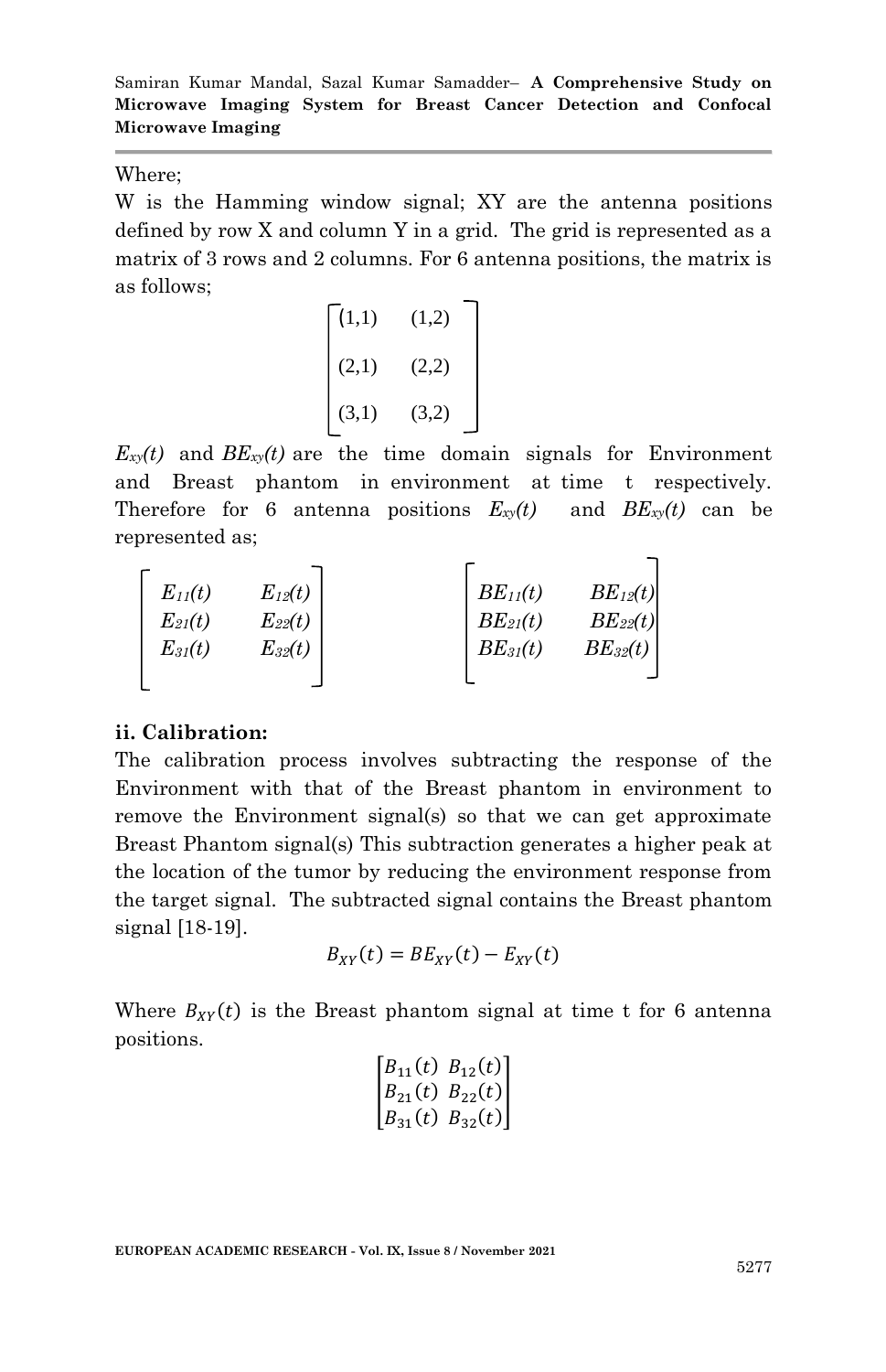#### **iii. Clutter Removal:**

The Breast phantom signals  $B_{XY}(t)$  at location X and Y, still contains reflections dominated due to the antenna and the environment. In order to reduce the reflections due to antenna and environment, the Breast Phantom signal(s)  $B_{XY}(t)$  are first averaged. The averaging is done by adding the Breast Phantom signal(s)  $B_{XY}(t)$  in a given row of grid (6 x 6), and dividing it with the total number of antenna positions in that row N (total of 6 antenna positions in a given row for our experiment). These signals are known as the averaged signals  $A_r(t)$ [18];

$$
A_x(t) = \frac{\sum_{Y=1}^{N} B_{XY}(t)}{N}
$$

Where, N is the total number of antenna position in a raw.

 $A_x(t)$  is the average signal at row X at time t. for 3 rows the signals  $A_x(t)$  can be represented as;

$$
\begin{bmatrix} A_1(t) \\ A_2(t) \\ A_3(t) \end{bmatrix}
$$

The averaged signals  $A_1(t)$  are then subtracted to each of the Breast Phantom signal(s)  $B_{XY}(t)$ . The subtracted signals are known as the Processed Signal(s)  $P_{XY}(t)$ .

$$
P_{XY}(t) = B_{XY}(t) - A_1(t).
$$

 $P_{XY}(t)$  is the processed signal(s) at location XY at time t. For 6 antenna positions the signals  $P_{XY}(t)$  can be represented as;

$$
\begin{bmatrix} P_{11}(t) & P_{12}(t) \\ P_{21}(t) & P_{P22}(t) \\ P_{31}(t) & P_{32}(t) \end{bmatrix}
$$

The processed signals(s)  $P_{XY}(t)$  will then be used to generate the intensity values at time t for the formation of image. For generating the intensity values, apart from the processed signals we also need the round trip time. For getting the round trip time we need to perform synthetic focusing which is discussed in detail.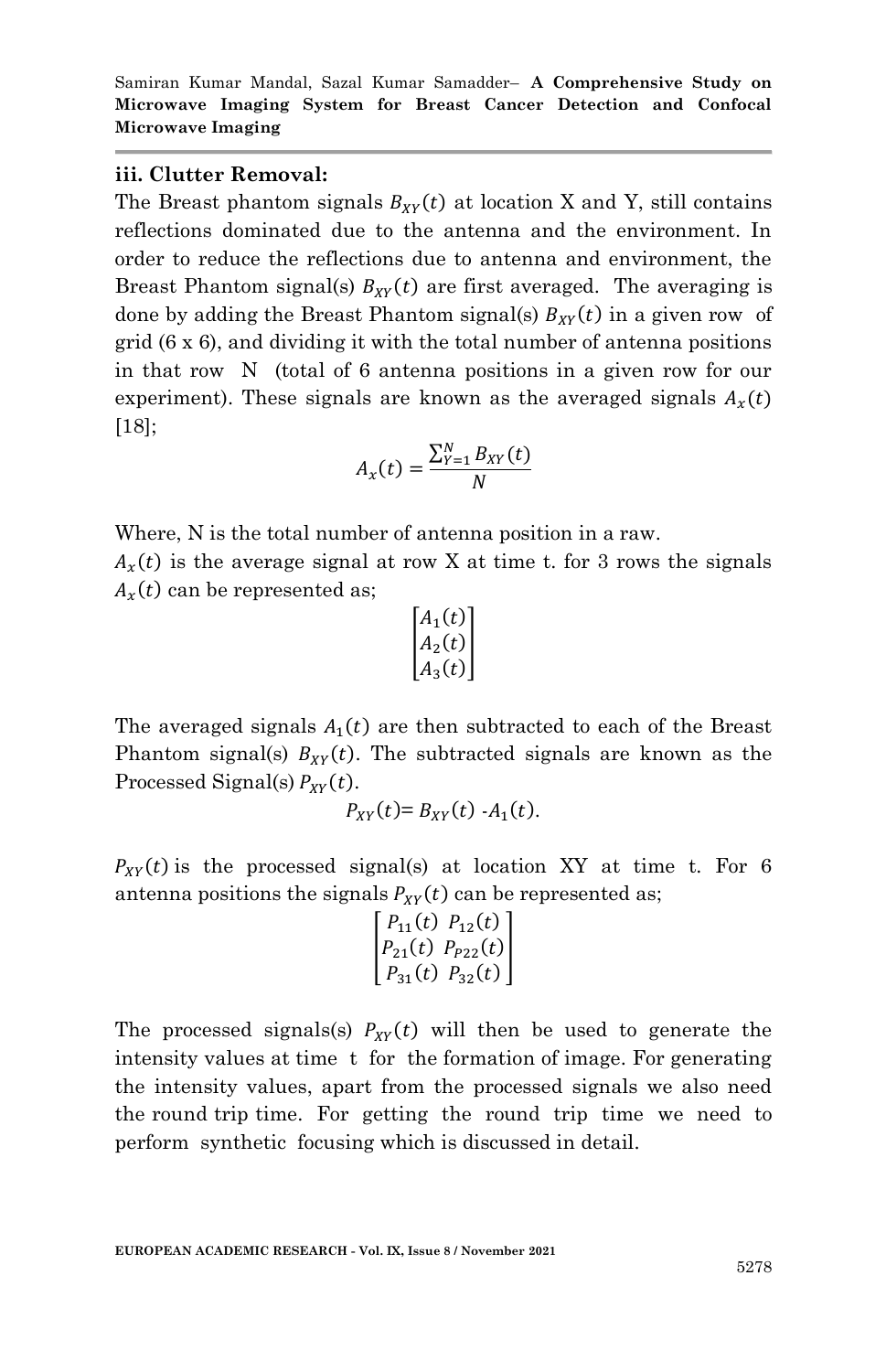### **iv. Synthetic Focusing:**

The synthetic focusing is performed by computing the round trip time. In order to evaluate the round trip time following steps were performed;

a) Generate pixel points.

b) Evaluate the distance from each antenna position to each pixel point

c) Generate the round trip time.

### *a) Generate Pixel points*

To generate the pixel points  $F(x_i, y_i)$  at coordinates  $x_i$  and  $y_i$ , we considered an area of (300 mm by 300 mm) rather considering the area covered by the antenna positions (100mm by 100mm) for better resolution of the image. Figure 4-4 shows the pixel points (represented by blue dots) locations in a covered area of 300mm by 300mm.



## *b) Evaluate the distance from each antenna position to each pixel point*

The distance(s)  $D_{XY}(x_i, y_j)$  of each antenna position XY to the pixel  $(x_i, y_i)$  were evaluated using the following equation [18];

$$
D_{XY}(x_i, y_j) = 2\sqrt{(X - x_i)^2 + (Y - y_i)^2 + h^2}
$$

Where;

h is the height of the antenna (1cm or 3cm) from the tumor; xi and yj define the coordinates of the pixel points; The antenna positions are defined by X and Y;  $D_{XY}(x_i, y_i)$  is the round trip distance for antenna position XY to the pixel.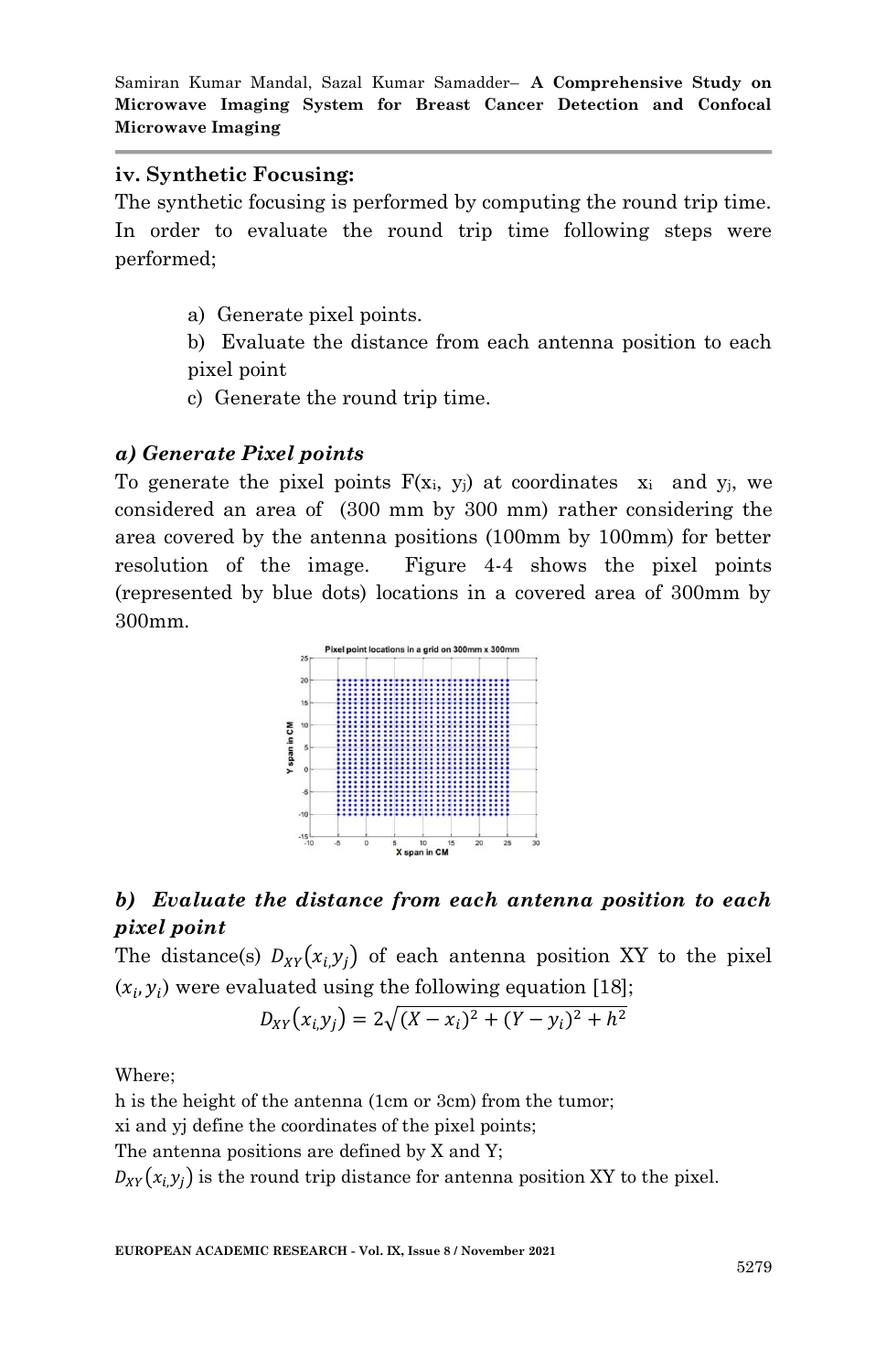In the experiment we have used single antenna as transmitter and receiver. Therefore the distance covered by the transmitter to each pixel point and by the receiver to each pixel point will be same. Therefore we multiply the distance by 2. Figure 2,3 shows the method for finding the round trip distance from each antenna position to each pixel point.



**Figure 2. Representation of finding the round trip distance of each Antenna position to the Pixel points**

#### *c) Generate the round trip time.*

The round trip time is finally calculated for antenna position XY at pixel (xi , yj) by the following equation;

$$
t_{xy}(xi,yj) = \frac{D_{xy}(xi, yj)}{c/\sqrt{\epsilon_r}}
$$

Where c is the speed of light in cm/s;

 $\epsilon_r$  is the permittivity of the medium (air  $\epsilon_r = 1$  for our experiment)  $t_{xy}(xi, y)$  is the round trip time from antenna position XY to pixel  $(xi, yj)$ 

#### **v. Image Formation**

As discussed before to generate the intensity values to form the image, apart from the processed signal  $P_{xy}(t)$ , time values are also needed. After calculating the time values *txy(xi , yj)*for each antenna position XY at pixel *(xi , yj)*, the Intensity values are generated for each pixel points by evaluating the signal value of the processed signal  $P_{xy}(t)$  at time  $t_{xy}(xi, y)$ . Mathematically the intensity values at pixel *(xi , yj)* is represented as

$$
I(xi, yj) = \left[\sum_{X=1}^{r} \sum_{Y=1}^{c} P_{XY}(t_{XY}(xi, yj))\right]^{4}
$$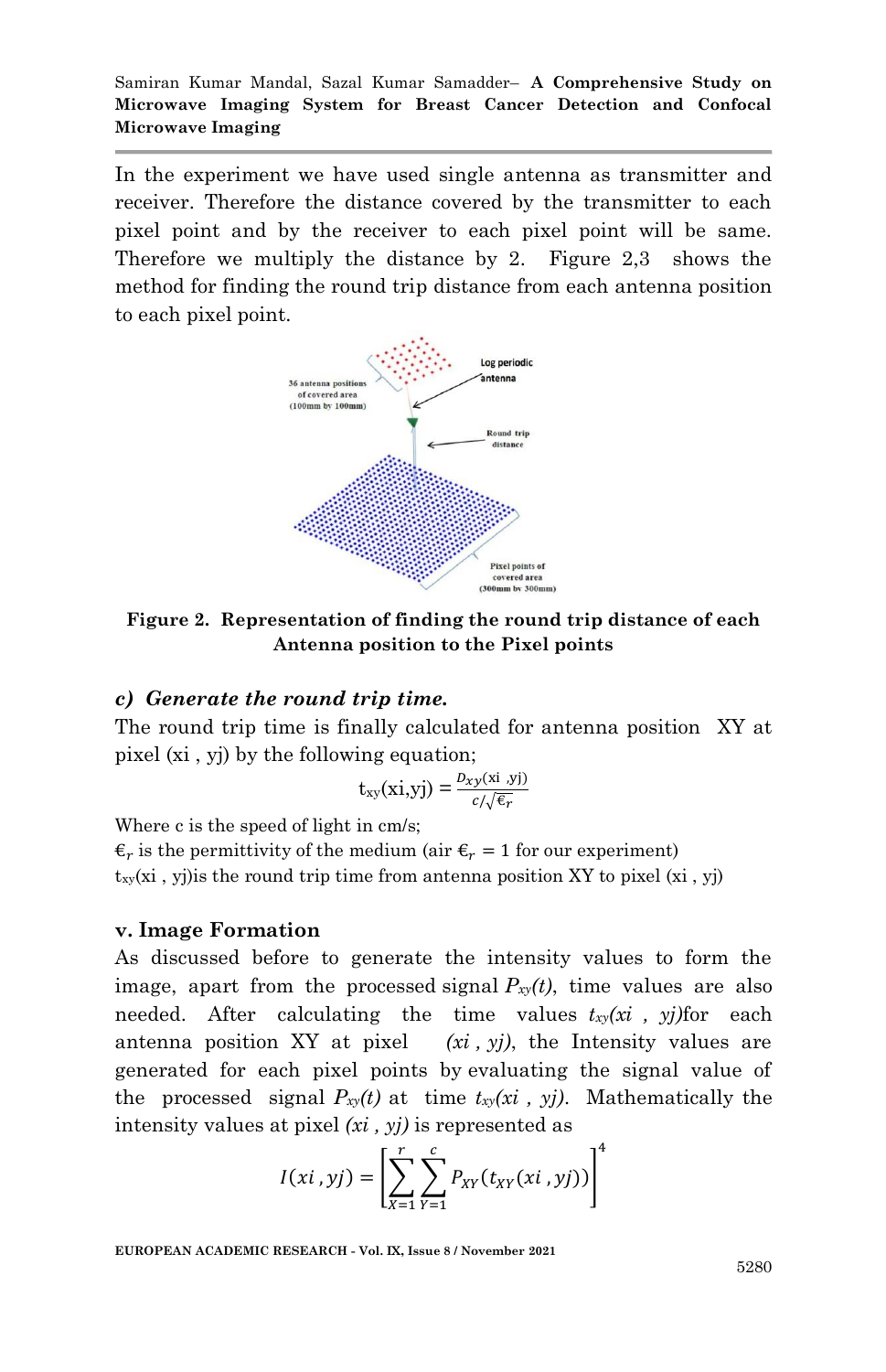Where;

r is the total number of antenna positions in a row; c is the total number of antenna positions in a column; I*(xi , yj)* is the intensity value at pixel point *(xi , yj).*

The reason behind taking the  $4<sup>th</sup>$  power instead that the second power as in [13] has been done after several tests by research group at the University of Calgary [39] since they observed that the 4th power proved to suppress the clutter but affected the size of tumor whereas in  $[13]$  the  $2<sup>nd</sup>$  power did not suppress the clutter as compared to the 4th power and the size of the tumor was also not affected.

**6. Image Reconstruction:** To form the image, the processed signals are synthetically focused at a specific point in the breast. First, distances from each antenna to the focal point are computed and converted into time delays. The time delays are used the focal point locations extend from the lower boundary of the skin into the breast interior. With the cylindrical system, estimates of the skin location bound the focal points [42].



### **Figure 3. Processed signals with and without tumor present in breast model.**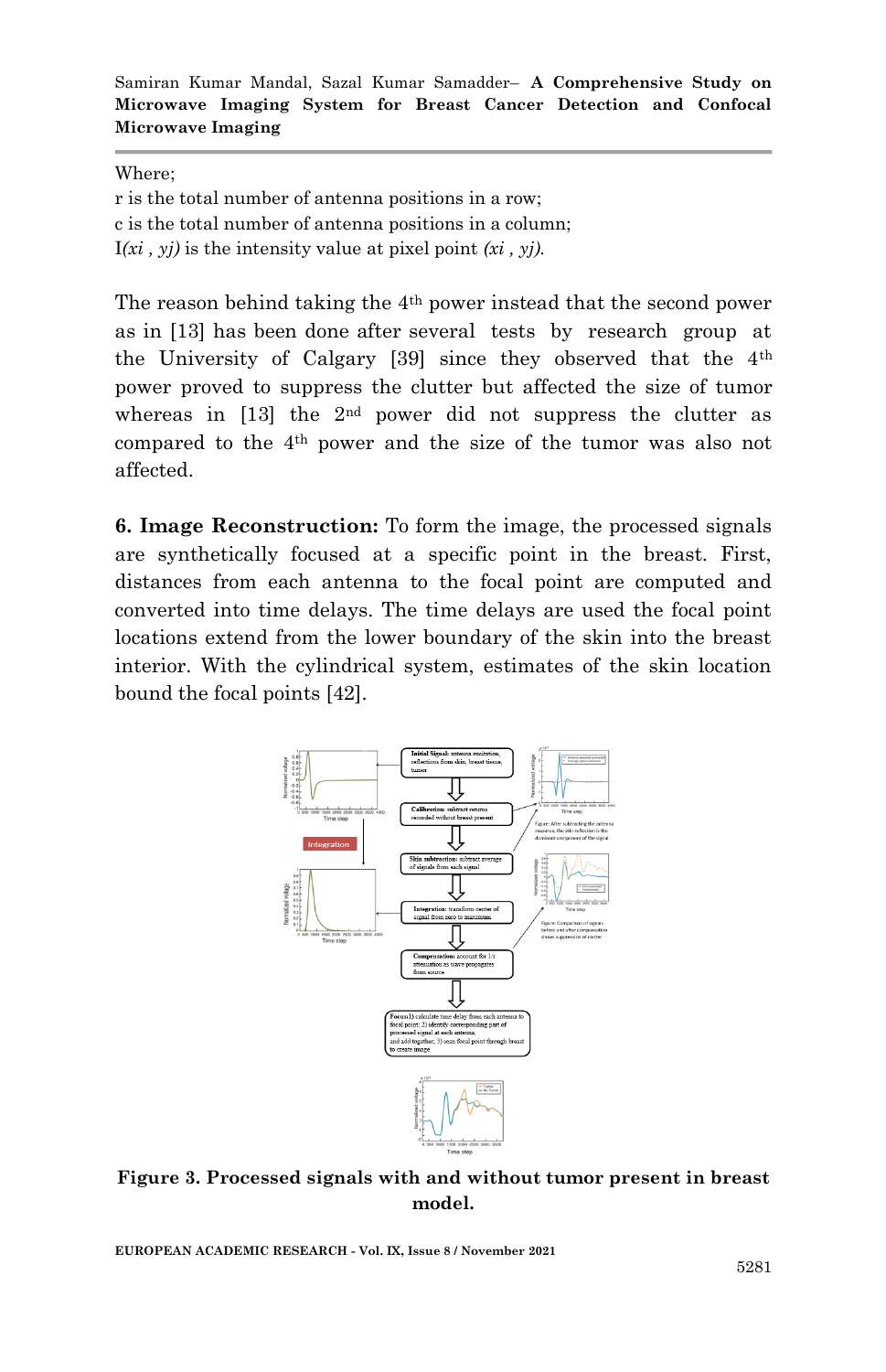This method avoids nonlinear inverse scattering techniques that may be complex and computer intensive. However, it does not provide profiles of the permittivity, but only identifies regions of increased scattering due to a small region of different permittivity. To acquire the data, the breast is illuminated with an ultra-wideband pulse, and the same antenna collects the backscattered waves. This process is repeated for multiple antenna positions. A time-shift-and-add algorithm is applied to the set of pulses recorded at the antenna output in all positions. The time delay for the round trip to a given point in the test domain is computed for each antenna position. Next, the signals with the appropriate time delays are summed up. The focal point is scanned to a new location and the focusing process is repeated. This procedure ensures that signals from a given pixel or voxel in the test domain add coherently. Signals from scatterers in other locations add incoherently, which tends to reduce clutter. Thus, a small scatterer can be picked up, if it has sufficiently large contrast compared to a random heterogeneity within the test domain. The same principle is used in several synthetic aperture ground penetrating radar systems. One of the significant advantages of this approach is that high resolution can be obtained provided that a sufficiently wideband pulse can be used. In the system introduced by Hagness and colleagues, the woman to be scanned lies on her back and antennas are placed on the flattened breast surface. A comprehensive numerical evaluation of performance of this system has been performed with the finite different time domain (FDTD) method. Initial work has suggested the feasibility of detecting tumors as small as 2 mm at depths of up to 5 cm. resistively loaded bowtie antennas were developed for added sensitivity to small tumors. Observation of the cross polarization was proposed for detection of tumors in the presence of strongly scattering planar objects such as the chest wall. The use of ultra-wideband signals provides ultrawideband reflections, or microwave signatures. It was suggested that if various tumor shapes are associated with specific microwave signatures, then this characteristic may be used to aid in diagnosis or detection. Further investigations for more realistic MRI-based 2D models were carried out. The successful detection of small tumors in this more complex environment was demonstrated. Initial experimental feasibility testing is ongoing. An alternative cylindrical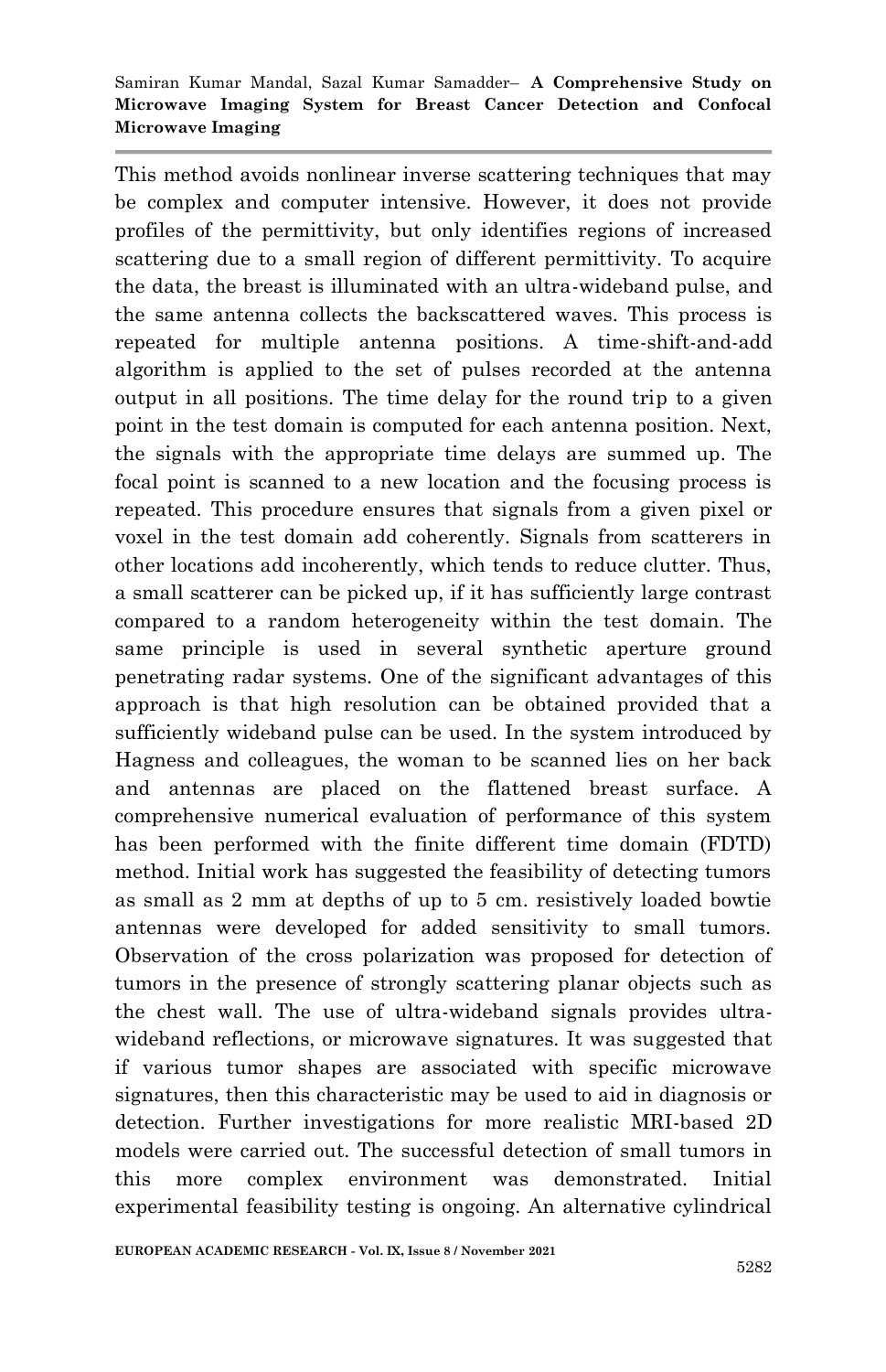system based on the same principle has also been developed. Extensive numerical modeling and experimental feasibility assessments indicate that this system is also very promising. Since the theoretical results in terms of detection of small tumors appear to be comparable for the planar and our system, the more detailed description that follows is limited to our system.



**Figure 4.** Low resolution **Image 5.** High resolution Image

Figure 4,5 shows the responses for the materials as tumor for antenna distances at 1cm and 3cm. It is noted that the effectiveness of the confocal algorithm signifies the tumor responses for all the materials in Table 1 chapter 4, but the antenna distance from the object indicated that certain materials (PVC, glass, plastic, rubber, wood) tend to generate more scatter in the surrounding. The significance of the amount of scatter is dependent on the size and the electrical conductivity of the material. Since the materials (PVC, glass, plastic, rubber and wood) are less electrically conductive as compared to water copper, the transmitted signals from the antenna dissipate in the surrounding. As the size of the material increase, larger area is covered and more signals is dissipated in the environment. If the amount of additional scatter is more, then the size of the tumor detected is affected which generates problems in identifying the actual size of tumor.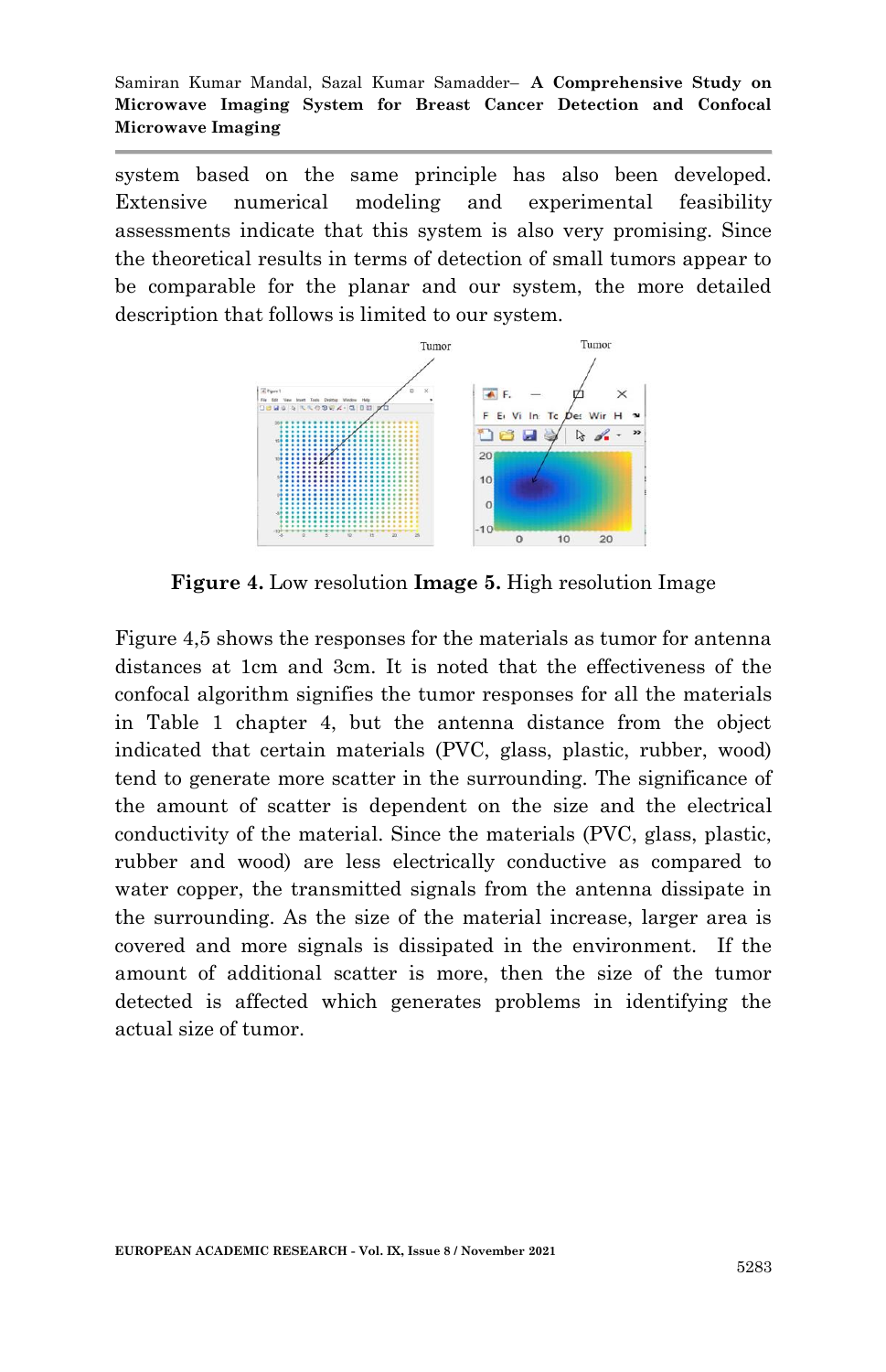

**Figure 6.** Output Image of Confocal Microwave Imaging Algorithm.

*Performance Measures.* To examine the influence of each step in the signal processing sequence, the backscatter recorded at a single antenna is studied in detail. To follow the enhancement of the tumor response during the image formation process, we compare the peakto-peak tumor response with that of the total signal at each of the four steps. Estimation of the peak-to-peak tumor response requires additional simulations. The tumor is removed from the breast model, and backscatter is recorded at each antenna in the selected row. We isolate the tumor response by subtracting the tumor-free returns recorded at each antenna location from the recorded signals for the model containing a tumor. The average tumor response for the selected row of antennas is computed, and used to calibrate the tumor responses recorded at each antenna in the row. The peak-to-peak of the tumor response is calculated initially and after each signal processing step. These results are compared with those calculated for the total signal. To investigate tumor detection, images are formed for the tumor-bearing breast model and the tumor-free model. Comparison of results ensures that tumors are detected only when present in the models. The influence of the number of antennas is examined by comparing images reconstructed with the full set of antenna positions and the limited set (6 antenna positions). The results of changing array span and tumor location are also examined. Several measures related to the tumor response and clutter are defined to evaluate the images. To investigate tumor localization, the location and FWHM extent of the tumor response are determined. Two signal-to-clutter (SC) ratios are defined to quantify the magnitude of the tumor response. The within-breast SC ratio compares the maximum tumor response with the maximum clutter response in the same image. The maximum clutter is determined by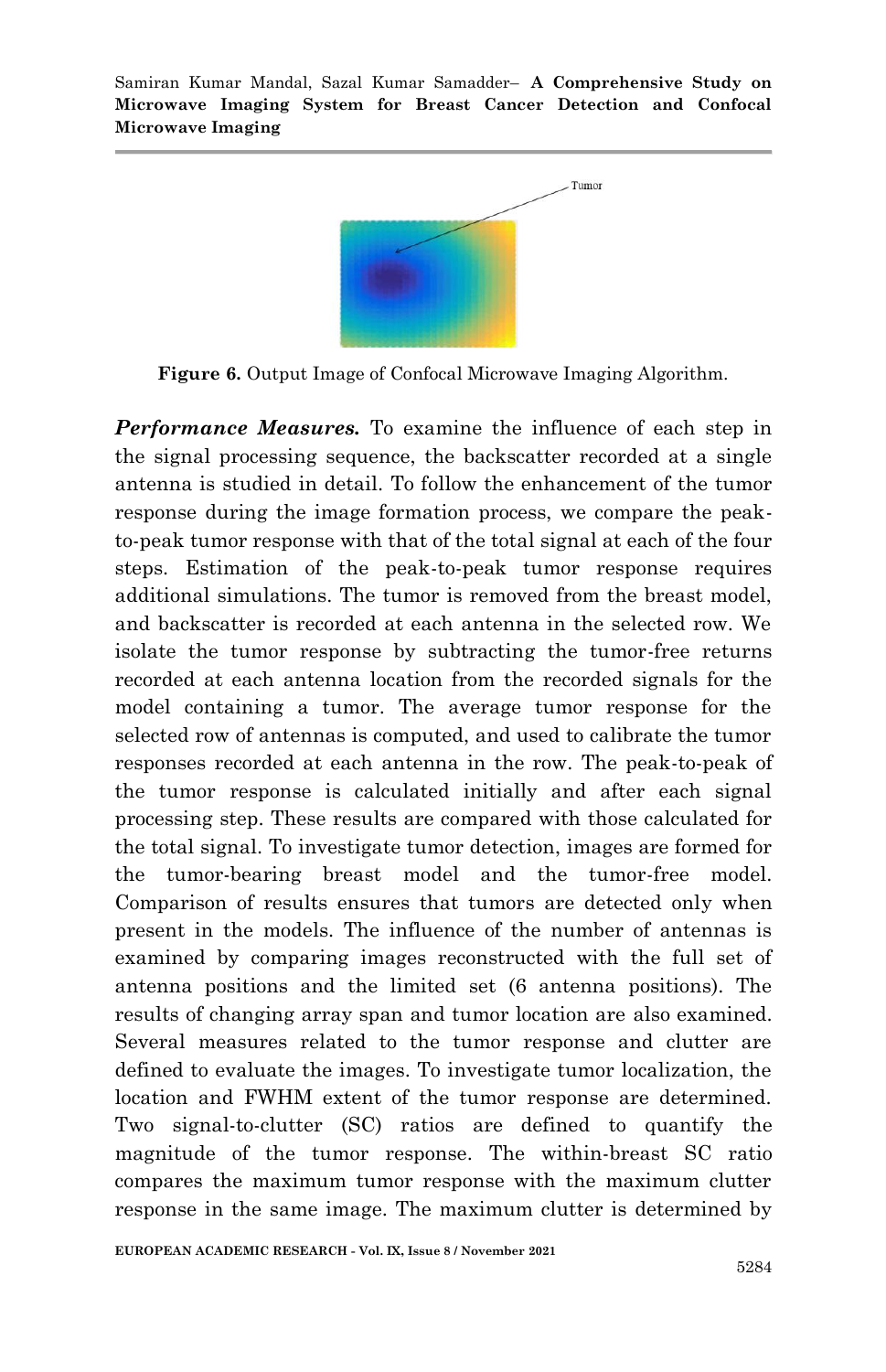locating the maximum pixel value outside of the volume containing the imaged tumor (defined by twice the extent of the FWHM response of the tumor). The between-breast SC ratio compares the maximum tumor response with the pixel intensity at the same location in the image formed without a tumor present. To provide additional insight into the clutter behavior, the mean and standard deviation of the clutter are computed.

# **CONCLUSION:**

Microwave imaging techniques offer the potential of low cost, noninvasive screening tool and within a non-harmful spectrum range. In this report, experimental results of UWB microwave imaging system for Radar based breast cancer detection is presented, whereby we confirm the detection of tumor with 10 - 20 mm diameter and producing the viability of using the confocal algorithm for early breast cancer detection. We analyze the Confocal Microwave Imaging Algorithm for different permittivity of materials to investigate its effectiveness. The results show that the materials i.e. Water, silicon, PVC, copper, rubber, wood, glass and plastic used in the experiment tend to generate more scatter in the surrounding due to difference in electrical conductivity between each of them. The results also show that the level of intensity changes when the distance of the antenna is changed from 1cm to 3cm from the materials (tumor), because of the low power level recorded as the signal is received. The results also signify the effect of the electrical permittivity in contrast between the normal and cancerous tissue. Due to the increase in the ratio of the dielectric contrast, different materials give more scatter, with water having a higher dielectric ratio with air giving a higher amount of scatter and PVC with a lower dielectric ratio with air recording a lower amount of scatter at the antenna. If the amount of additional scatter is more, then the size of the tumor located will be affected which will generate problems in identifying the actual size of tumor. The results signify that the distance of the antenna from the tumor and the permittivity of the medium directly affects the location and the size of the tumor when Confocal Microwave Imaging algorithm is considered. Although the algorithm used for our experimental work is computationally simple but it has limitations,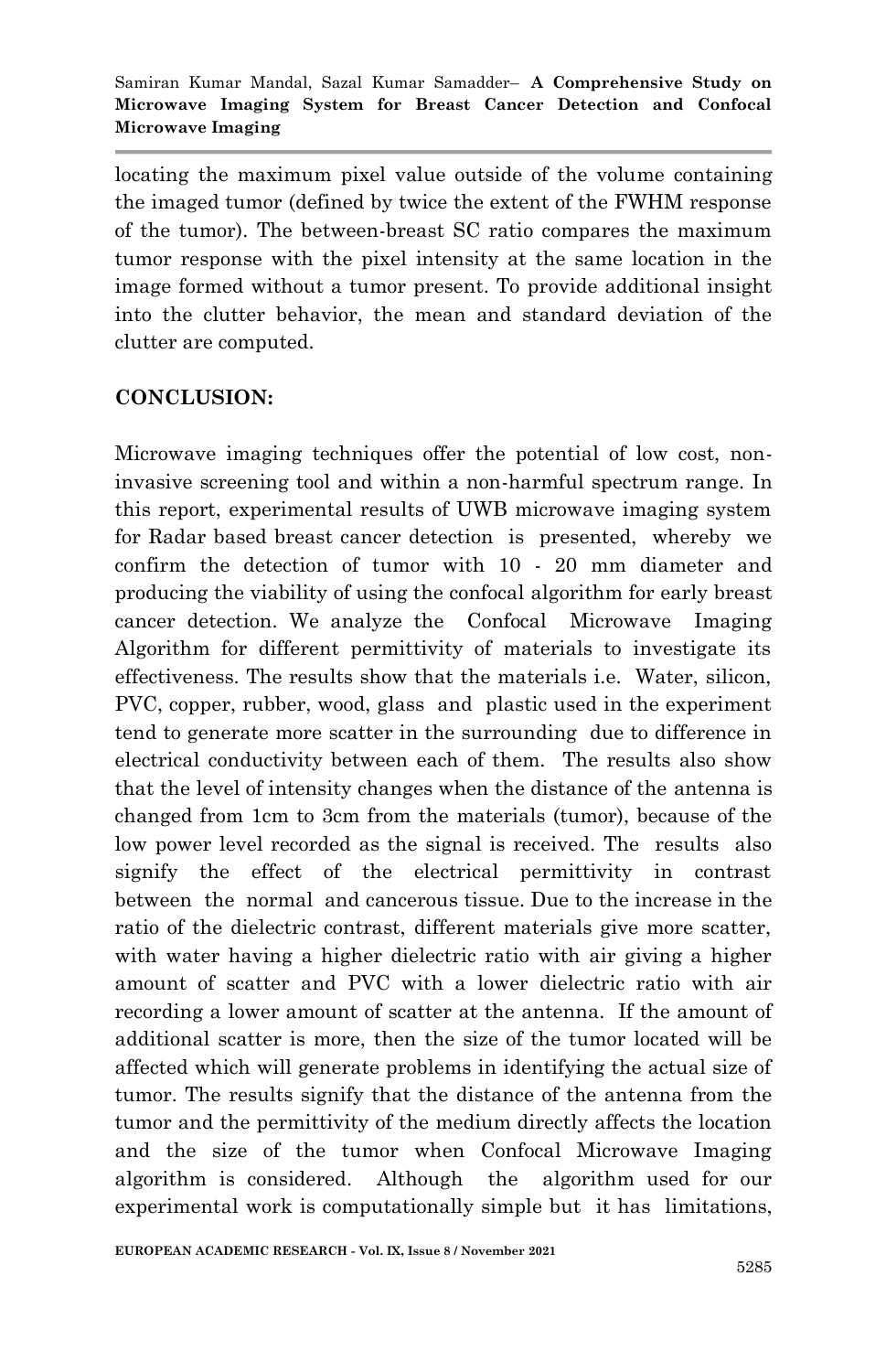such as it provides limited performance in terms of image resolution and clutter rejection.

### **REFERENCES:**

[1] Elise C. Fear, Susan C. Hagness and Maria A. Stuchly, "Confocal Microwave Imaging for Breast Cancer Detection: Localization of Tumors in Three Dimensions." Vol. 49, no. 8, Aug 2002

[2] Novant Medical Group [online] (2011) Available from: http://www.novantmedicalgroup.org [accessed 15th June 2011].

[3] Novant Medical Group [online] (2011) Available from: http://www.novantmedicalgroup.org [accessed 15th June 2011].

[4] Breast cancer image. Available from: https://www.gettyimage.com [accessed 20th may 2019].

[5] T. S. England and N. A. Sharples, "Dielectric properties of the human body in the microwave region of the spectrum," Nature, vol. 163, pp. 487-488, 1949.

[6] T. S. England, "Dielectric properties of the human body for wavelength in the 1-10 cm range," Nature, vol. 1466, pp. 480–481, 1950.

[7] A. J. Surowiec, et al., "dielectric-properties of breast-carcinoma and the surrounding tissues," Ieee Transactions on Biomedical Engineering, vol. 35, pp. 257-263, 1988

[8] M. Brown, F. Houn, E. Sickles, and L. Kessler, "Screening mammography in community practice,"Amer. J. Roentgen., vol. 165, pp. 1373–1377, Dec. 1995.

[9] P. T. Huynh, A. M. Jarolimek, and S. Daye, "The false-negative mammogram,"Radiograph., vol. 18, no. 5, pp. 1137–1154, 1998.

[10] J. G. Elmore, M. B. Barton, V. M. Moceri, S. Polk, P. J. Arena, and S. W. Fletcher, "Ten-year risk of false positive screening mammograms and clinical breast examinations,"New Eng. J. Med., vol. 338, no. 16, pp. 1089–1096, 1998.

[11] M. Sabel and H. Aichinger, "Recent developments in breast imaging," Phys. Med. Biol., vol. 41, pp. 315–368, March 1996.

[12] S. H. Heywang-Kobrunner, "Nonmammographic breast imaging techniques,"Curr. Opinion Radiol., vol. 4, pp. 146–154, Oct. 1992.

[13] A. J. Surowiec, S. S. Stuchly, J. R. Barr, and A. Swarup, "Dielectric properties of breast carcinoma and the surrounding tissues,"IEEE Trans. Biomed. Eng., vol. BME-35, pp. 257–263, Apr. 1988.

[14] W. T. Joines, Y. Zhang, C. Li, and R. L. Jirtle, "The measured electrical properties of normal and malignant human tissues from 50 to 900 MHz," Med. Phys., vol. 21, pp. 547–550, April 1994.

[15] S. S. Chaudhary, R. K. Mishra, A. Swarup, and J. M. Thomas, "Dielectric properties of normal and malignant human breast tissues at radiowave and microwave frequencies,"Indian J. Biochem. Biophys., vol. 21, pp. 76–79, February 1984.

[16] S. C. Hagness, K. M. Leininger, J. H. Booske, and M. Okoniewski, "Dielectric characterization of human breast tissue at microwave frequencies," presented at the 2nd World Congr. Microwave and Radio Frequency Processing, Orlando, FL, Apr. 2000. [17] Available from: www.verywellhealth.com [accessed 29th may 2019].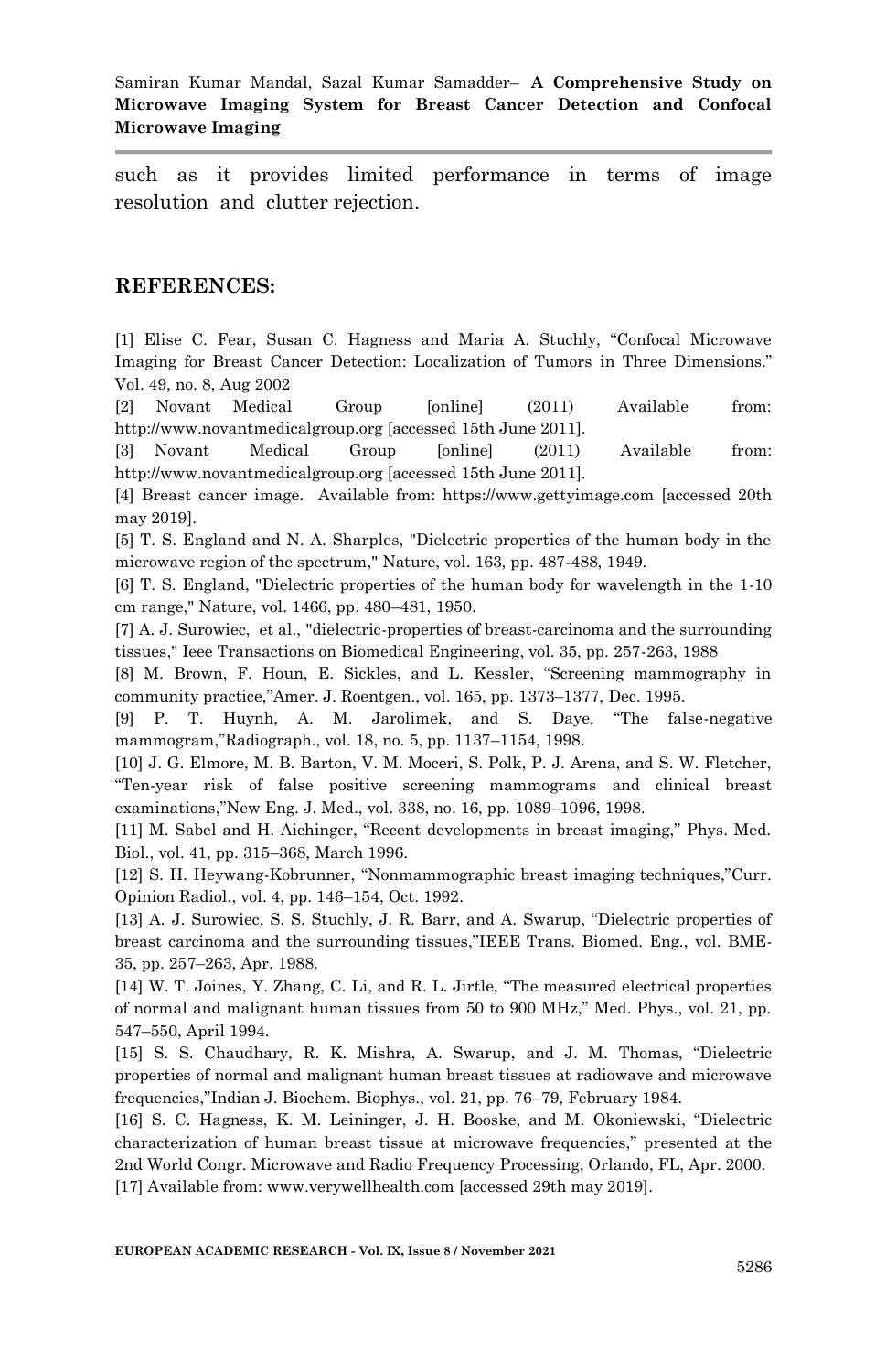[18] Abdul-Satter, Zubaida "Experimental analysis on effectiveness of confocal algorithm for radar based breast cancer detection. Durham thesis, durham university, Available at Durham E-thesis online: https://etheses.dur.ac.uk/3531 [/](https://etheses.dur.ac.uk/3531%20/)

[19] D.J. Watmough and K.M. Quan, "X-ray mammography and breast compression", Lancet, 340, p.122, 1992.

[20] D. D. Stark and W. G. Bradley, Jr., Magnetic Resonance Imaging, 2nd ed., Mosby-Year Books, St. Louis, 1992.

[21] M. A. Brown and R. C. Semelka, MRI: Basic Principles and Applications, 2nd ed., Wiley-Liss, New York, 1999.

[22] S. C. Bushong, Diagnostic Ultrasound, McGraw-Hill, New York, 1999.

[23] D. Paquette, J. Snider, F. Bouchard, I. Olivotto, H. Bryant, K. Decker, and G. Doyle, "Performance of screening mammography in organized programs in Canada in 1996," Can. Med. Assoc. J., vol. 163, pp. 1133-1138, 2000.

[24] M. L. Finkel, Understanding the Mammography Controversy: Science, Politics, and Breast Cancer Screening, 1st edition, Greenwood Publishing Group, Inc., 2005.

[25] Breast Health Online [online] (2011) Available from: http://www.imaginis.com/breasthealth[accessed 20th June 2011

[26] Emorial Hospital of Texas County [online] (2011) Available from: http://www.mhtcguymon.org/ [accessed 20th June 2011].

[27] S.C. Hagness, A. Taflove, and J.E. Bridges, "Three-dimensional FDTD analysis of pulsed microwave confocal system for breast cancer detection: design of an antenna-array element", IEEE Trans. Antennas Propagat., vol. 47, pp. 783-791, May 1999.

[28] E.C. Fear and M.A. Stuchly "Microwave detection of breast cancer," IEEE Trans Microwave Theory Tech., vol. 48, pp. 1854-1863, Nov. 2000.

[29] E.C. Fear and M.A. Stuchly, "Microwave system for breast tumor detection," IEEE Microwave Guided Wave Lett., vol. 9, pp. 470-472, Nov. 1999.

[30] Xu Li, Student Member, IEEE, and Susan C. Hagness, Member, IEEE "A Confocal Microwave Imaging Algorithm for Breast Cancer Detection" IEEE microwave and wireless components letters, vol. 11, NO. 3, MARCH 2001

[31] Vitaliy Zhurbenko, "Challenges in the Design of Microwave Imaging Systems for Breast Cancer Detection", Advances in Electrical and Computer Engineering, Volume 11, Number1, 2011.

[32] P. Meaney, M. Fanning, D. Li, S. Poplack, and K. Paulsen, "A clinical prototype for active microwave imaging of the breast," IEEE Transactions on Microwave Theory and Techniques, vol. 48, no. 111, pp.1841–1853, 2000.

[33] P. Meaney, K. Paulsen, J. Chang, and M. Fanning, "Initial microwave imaging experiments in ex-vivo breast tissue," Proceedings of the First Joint BMES/EMBS Conference, 1999, vol. 2, p. 1130, 1999.

[34] D. Li, P. Meaney, T. Raynolds, S. Pendergrass, M. Fanning, and K. Paulsen, "A broadband microwave breast imaging system," Proceedings of the IEEE 29th Annual Bioengineering Conference, 2003, pp. 83–84, 2003.

[35] Sara M. Salvador, Giuseppe Vecchi, "Experimental Tests of Microwave Breast Cancer Detection on Phantoms", IEEE 2009

[36] S.M. Salvador, G. Vecchi, G.Pagana, C.Cacciatore, R.Maggiora, E.Attardo, "A comparison between two algorithms for microwave breast cancer detection", LACE/DELEN, Politecnico di Torino, C.so Duca degli Abruzzi 24, 10129 Torino, Italy.